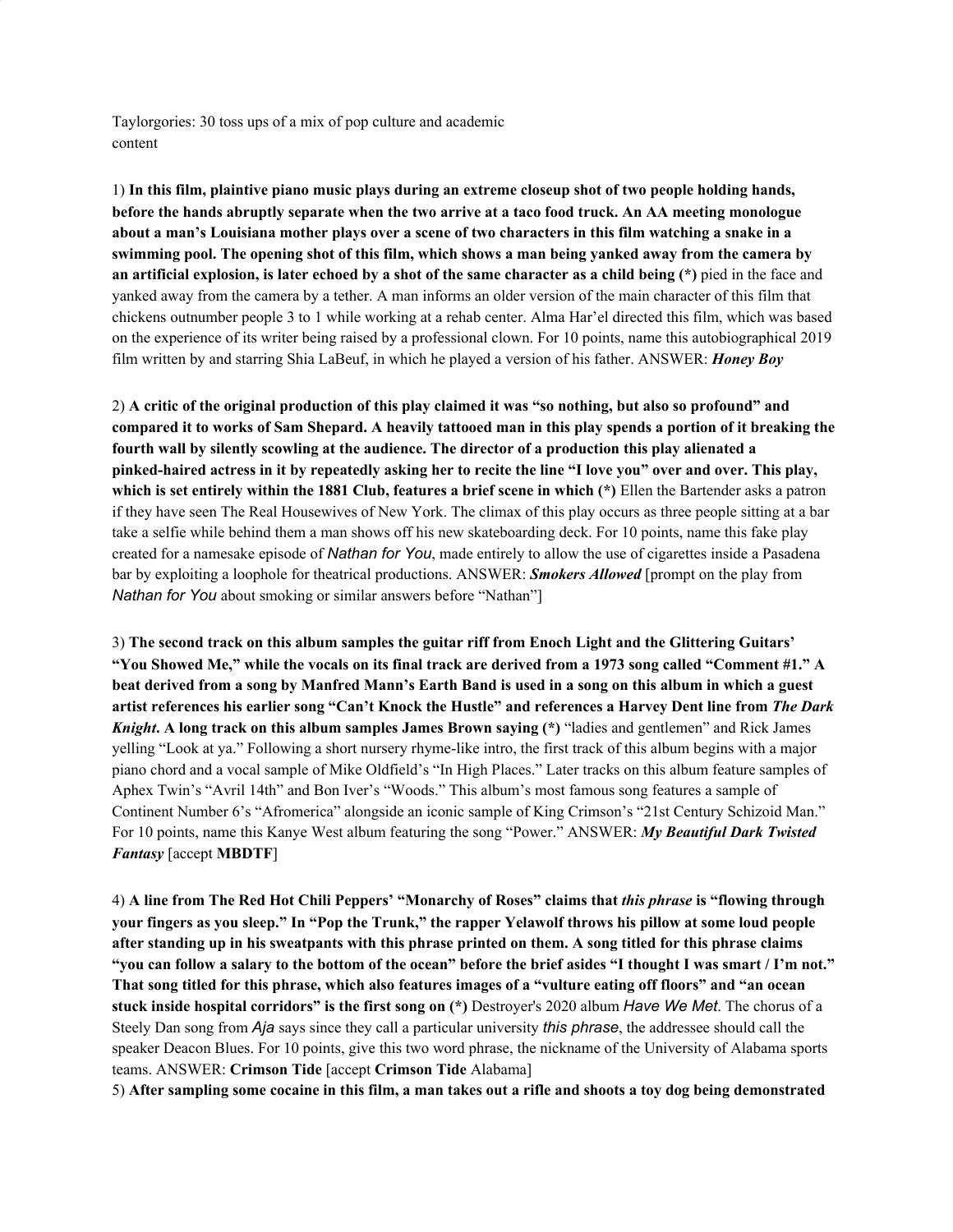by a woman who later quotes Chairman Mao at him. A colonel in this film narrates two dreams he has about his dead mother: one in which he poisons his stepdad and another in which he encounters her on an artificial looking city street. In this film, cockroaches emerge from an eletricfied piano used to torture a suspected terroist from the country of Miranda. Near the beginning of this film, the group arrives at an  $(*)$  empty restaurant only to leave after discovering that the manager has died in the back room. After a dying man in this film confesses to killing the parents of a bishop, the bishop prays over him and then shoots him with a rifle; that bishop becomes the gardener of one of the central couples, who, along with two other couples are repeatedly prevented from having dinner. For 10 points, name this French language satire of the title social class, a 1972 film by Lois Bunuel. ANSWER: *The Discreet Charm of the Bourgeoisie*

6) A 2016 New Yorker story by Zack Wortman parodies this work by telling the story of a figure who grows to enormous size and terrorizes the city of Greenville. The popularity of this work was increased by a **one-man play by John deGroot called** *Papa***, in which its author composes it during a** *LIFE* **magazine** photoshoot. Though this story has had its origins traced to a 1910 Newspaper article in The Spokane Press and a 1917 piece by William R. Kane in *The Editor*, its most common attribution comes from a book of **publishing advice by Peter Miller. This story inspired a series by (\*)** *Smith Magazine*, which included cringy entries like "Facebook has ruined my entire life" and "Nixon childhood, Reagan tennger, finally hope." According to Arthur C. Clarke, this story was prompted by a ten dollar bet during lunch at Luchow's or The Algonquin. For 10 points, recite this six word short story attributed Ernest Hemingwey, suggesting the death of an infant. ANSWER: **For sale: baby shoes, never worn**

7) Algen Stolta was a rare domesticated example of one of these animals, who gained fame for his racing **abilities in Falun, Sweden. They aren't foxes, but a Soviet and Russian selective breeding program at the Pechora-Ilych Nature Reserve and a farm in the Kostroma Oblast has demonesicated over thirty of these** animals, who are mostly used for milk production. A 2008 paper by Geroge and Peter Bubenik suggests that **the most notable feature of these animals may be used as a (\*)** parabolic sound reflector. The evasive maneuver test for motor vehicles is colloquially named for these animals, whose high centers of mass make car collisions with them catastrophic. The common name of these animals derives from a Narragansett word meaning "to strip off" referring to their behavior of stripping bark from trees, bloodying their most notable features. For 10 points, name this largest deer species and largest land mammal by weight in North America, known for their large antlers. ANSWER: **moose** [accept **elk** from Europeans, since what North American's call **moose** are called **elk** in Europe; accept **Alces** alces]

8) **Description acceptable, scene and film required. This scene from an earlier film is visually referenced in** the Chucky Doll warehouse scene from *Child's Play 2*, as Andy and Joanne run around among hundreds of stacked boxes of Good Guy dolls. A woman is told "you don't know where you're standing" before being teleported to the setting of this scene in a 2019 film. In its original appearance, this scene is immediately preceded by a scene in a blue-lit room featuring several well dressed skeletons sitting around a table. Several **(\*)** steadicam shots are used in this scene, which ends with a boy and his mother embracing before driving away in a snowcat. To avoid a pursuer in this scene, a boy retraces his footprints in the snow, before his father is shown frozen to death with a grimacing expression on his face. For 10 points, describe this scene from a Stanley Kubrick horror film, which Jack chases Danny through a labyrinth. ANSWER: the hedge **maze** scene from *The Shining* 9) A character in this novel uses the sharpened pelvis of a rat to slit the throat of a guard before descending **into some catacombs and finding a hidden passage through a sarcophagus. This novel contains many uses of** the word slut as an insult to describe male characters. The disputed lost ending of this unfinished novel ends by describing a "dark red blotch upon the face of the earth, blotching things up." After arriving in Gorzom, **the protagonist beds a wench with a (\*)** "lithe, opaque nose." The title object of this novel is described as a "many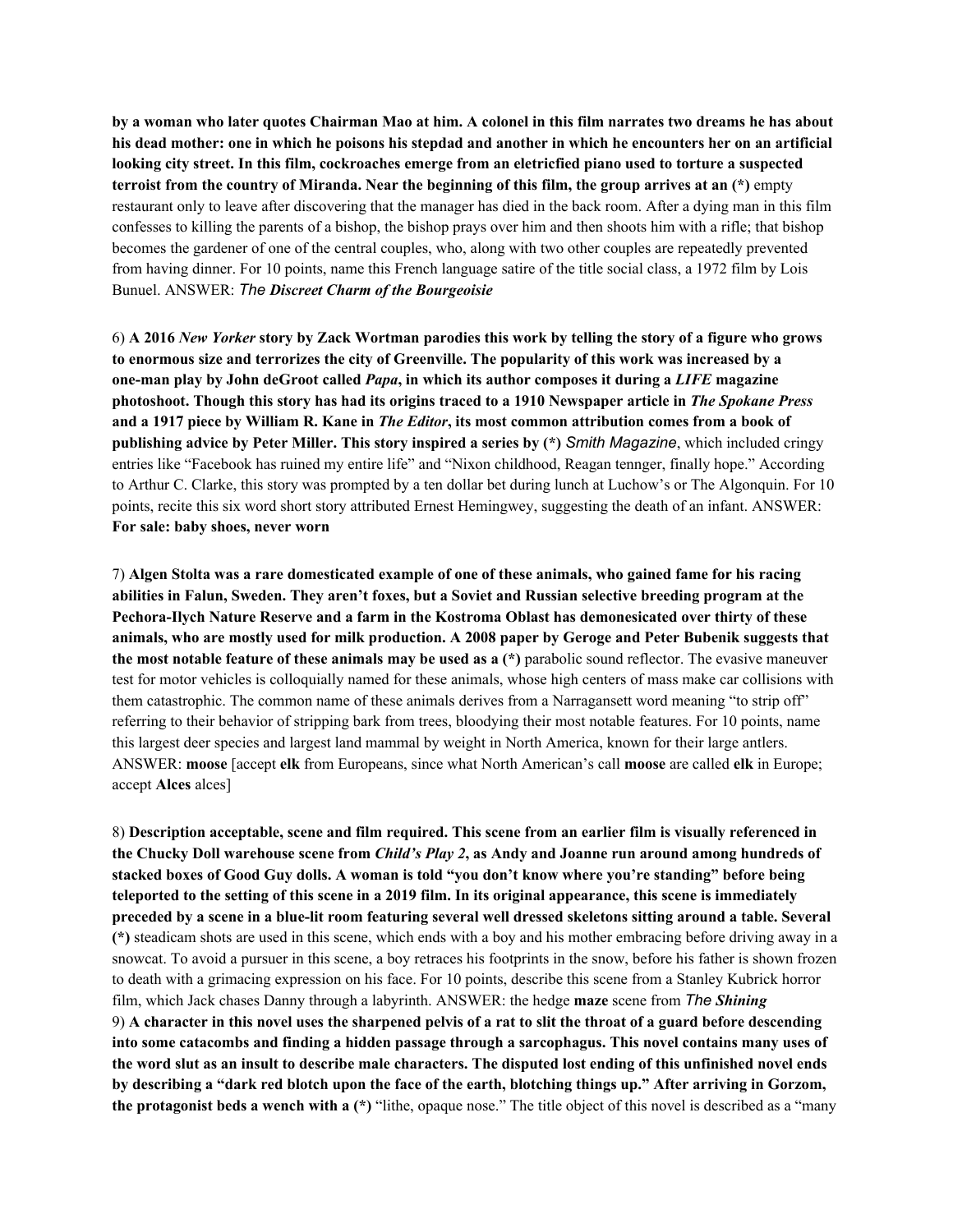fauceted scarlet emerald" that first appears during a pagan ritual during its chapter 3 and a half. This novel, which largely follows the barbarian Grignr, is filled with numerous misspellings, malapropisms and confusing sentence structure, leading to it being a fan favorite for readings at SF conventions. For 10 points, name this novel by Jim Theis, generally considered the worst fantasy novel ever written. ANSWER: *The Eye of Argon*

10) **A black and white anime intro is featured in a 2018 collaboration between Youtubers Allen Pan -** Sufficiently Advanced and Physics Girl explaining how to perform this activity. The origin of a meme about this activity has been traced to a Dilbert comic from September 2015 which was remixed by Reddit user **FireKeeper into an image macro mentioning opponents "playing tic tac toe in the sand." In the Better Oblivion Community Center song (\*)** "Dylan Thomas" the narrator claims "the truth is anybody's guess" before wondering if the king is only performing this activity. The standard version of this game requires sixteen 4x4 miniboards arranged in four collumns and four rows, When Donald Trump does something stupid, the action is often ironically compared to, for 10 points, activity that involves playing the game of kings in an increased level of complexity? ANSWER: playing **4D chess** [or **four dimensional chess**; prompt on chess]

11) Near the end of a novel partially titled for this city, Donald Trump quotes are intercut with a scene in which the protagonist confronts a negligent dad at a New York City playground whose son is being a bully. At the beginning of that novel set in this city, a teenager realizes he has snuck into the wrong house after his girlfriend Amber swims away from their boat without him noticing. In a novel set in this city, the mentally handhapped Darren brutally beats a girl with a billiard ball after being egged-on by his cruel classmates at a **basement party. Peter Evanson teaches Adam to make folksy use of his midwestern roots to dominate the national high school (\*)** policy debate circuit in a novel set in this city, which shares themes with its author's earlier novels *10:04* and *Leaving the Atocha Station*. For 10 points, name this city, the setting of a 2019 Ben Lerner novel about a psychoanalysis "school" there, the fifth largest in Kansas. ANSWER: **Topeka**, Kansas

Note to reader: please read this toss up normally ignoring the weird capitalized text, it is a meta joke about one of the books in the toss up. If you want, you can post the text of the toss up after reading to *reveal this joke.* 12) **A novel by THIS author features diagrams of the reproductive system of the Virginia** OPOSSUM to add scientific accuracy to a scene in which the protagonist becomes a BABY opossum, only to **die when she falls out of her mother's pouch. In a NOVEL by this author, seemingly RANDOM words appear in ALL CAPS throughout the entire text, which details an ENGLISH housewife's death, trip to** HELL, and reincarnation as a little girl growing up in an ultra-consumerist version of OHIO. This author of **(\*)** *Dot in the Universe* wrote a NOVEL in which the main story of a FORMER college professor recovering from cancer is interspersed with passages about a mountain lioness searching for her CUBS. This author's father wrote what is considered the preeminent biography of JAMES JOYCE. For 10 points, name this British author who won acclaim for a 1000 page, 2019 novel consisting of a single sentence, *Ducks Newburyport*. ANSWER: Lucy **Ellman** (this tossup is written in the style of the text of *Dot in the Universe*)

13) The speaker of this poem wonders if a song tells of "old, unhappy, far-off things" or is a tale of "natural sorrow, loss, or pain, / That has been, and may be again." A passage in Thomas Wilkinson's Tours to the *British Mountains* **likely inspired this poem, which mentions a "Vale profound." The second stanza of this poem contrasts the central figure's work to a (\*)** "Cuckoo-bird, / Breaking the silence of the seas / Among the farthest Hebrides" and a nightingale who sings "welcome notes to weary bands / Of travellers in some shady haunt, /Among Arabian sands." This poem concludes with the speaker mounting a hill and noting "the music in my heart I bore / long after it was heard no more." The central woman in this poem "cuts and binds the grain, / And sings a melancholy strain" For 10 points, name this William Wordsworth poem about a "Highland Lass" who sings to herself as she cuts grass. ANSWER: "The **Solitary Reaper**"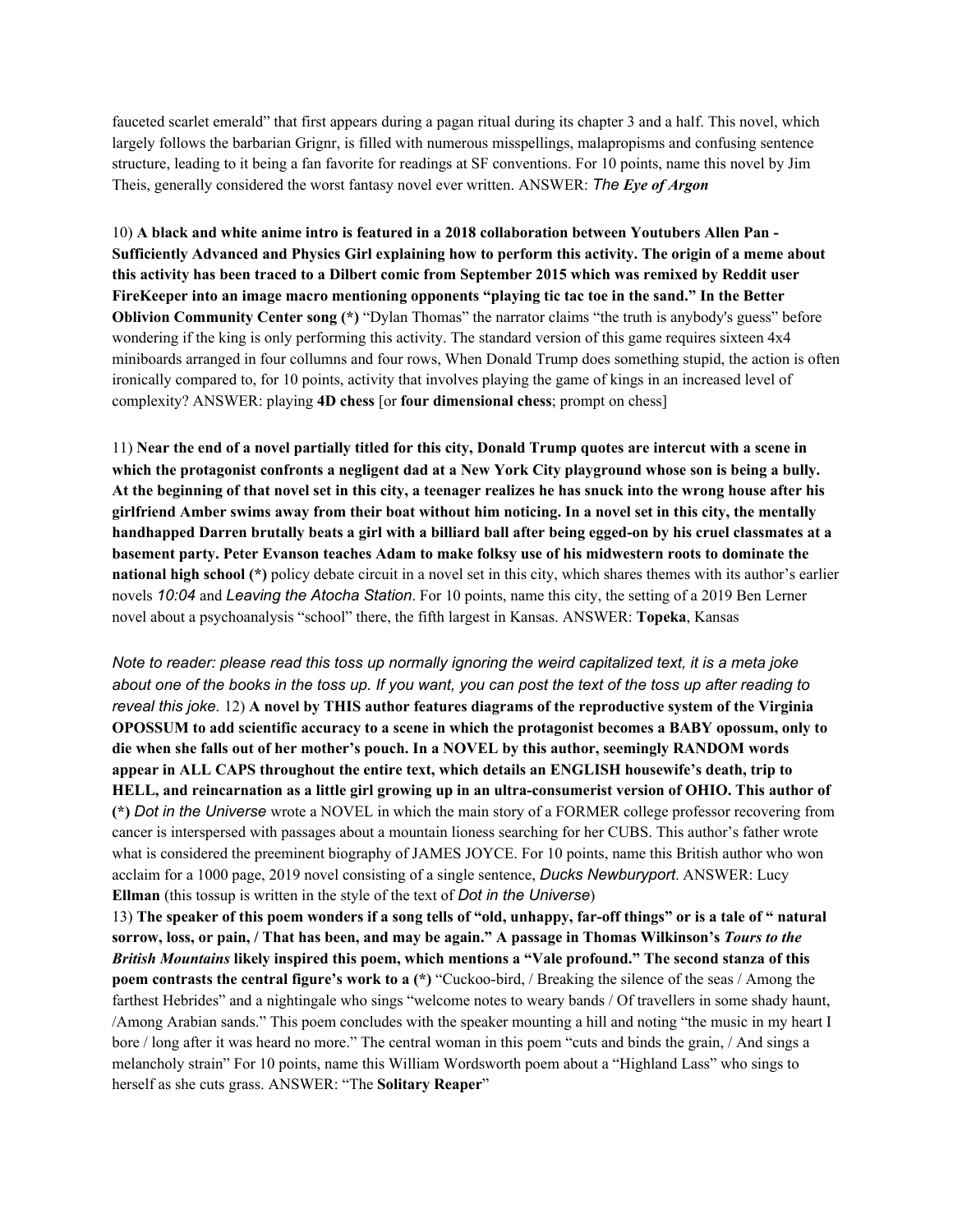14) A TV character writes "Made me think of you" in a book with this title and mails it while walking his dog while a voiceover plays of him reciting the poem "Mayakovsky." A poem titled for this phrase includes the lines "My eyes are vague blue, like the sky, and change all the time," before z one line stanza reading "Destroy yourself, if you don't know!" In a TV episode with this name several characters toast to "not **thinking about things." An abstract expressionism-inspired collection with this title includes the poems "On Seeing Larry Rivers' "Washington Crossing the Delaware" at the Museum of Modern Art" and "On** Looking at "La Grande Jatte," the Czar Wept Anew." A poem with this title opens by asking "Am I to **become** (\*) profligate as if I were a blonde? Or religious as if I were French?" In a TV episode with this title, Peggy Olson tells Pete Campbell that she had his child and gave it away and Don Draper returns from California during the Cuban Missile Crisis; that episode is the season two finale of *Mad Men*, and is named for a poetry collection Don reads earlier in the season. For 10 points, name this second Frank O'Hara poetry collection after *Lunch Poems*. ANSWER: "**Meditations in an Emergency**"

15) **This character, who has an "anti-everything drawl," is first mentioned in passing as a man growing** weed while Jane wanders around Time Square in a drug induced daze. This character is revealed to have married a Yugoslav countess during World War II and read Spengler and Marquis de Sade during his time **as a drug runner and psychoanalysis in Vienna. This character constructs a metal and wood orgone box,** which he believes will be more effective if the wood is more organic. This character has a fixation with the **year (\*)** 1910, and deliberately takes a group around to the dullest bars in a Southern city to prove the modern party scene is bunk. This character, who made a fortune on black eye peas in Texas, calls in Ed Dunkle, Sal Paradise and Dean Moriaty to his house to deal with Ed's abandoned wife Galatea. For 10 points, name this colorful drug addict who hosts many characters at his New Orleans house in a middle section of *On the Road*. ANSWER: Old **Bull Lee** [accept either underlined part]

16) As they take out the trash from a Christmas dance, a teenager in this film kisses an older woman during a low angle, upward tilting shot. After a student in this film claims Keats' nightingale poem is bad and that the only way to achieve immortality is good Chrisitan living, a teacher reads a bored classroom the closing line of "Ode on a Grecian Urn." A man in this film tells a story about racing his old flame across a fishing pond for a silver dollar shortly before suffering a stroke. After arriving at a rich kid naked swimming party in this film, **Jacy strips naked while on a diving board. As this film opens, (\*)** Hank Williams' "Your Cheatin Heart" plays in a pool hall as a man chides two highschool football players for losing him money by playing so poorly. This film, which is based on a Larry McMurtry novel, stars a young Jeff Bridges as Duane Jackson. For 10 points, name this black and white 1971 coming of age drama directed by Peter Bogdanovitch, named for the final film screening in a small Texas town. ANSWER: *The Last Picture Show*

17) In a scene from this series set at a neon-lit swimming pool, a teen stabs a woman to death while Bonnie Tyler's "Total Eclipse of the Heart" plays loudly over the pool's speakers. After her boyfriend goes to get cigarettes, a woman in this series listens to Joanna Newsom's "The Sprout and the Bean" on vinyl. In a film in this series, after a man crashes his van into a trailer, a villain casually gets in the passenger seat, turns Kim Wilde's "Cambodia" on the radio, and then stabs the already wounded driver. A film in this series ends as a **woman takes a pamphlet from a (\*)** Mormon boy after telling him that "sometimes" she is a sinner. In that film in this series, a character played by Glenn Howerton wanders through a house while listening to Merle Haggard's "Momma Tried" before being shot by his friend. The three main villains of this series are named Pin Up Girl, Dollface, and the Man in the Mask. In the first film in this series, a woman who loudly knocks on a door at 1 AM asks if Tamara is home. A 2018 entry to this series starring Christina Hendricks is subtitled "Prey at Night." For 10 points, name this two film series in which a trio of masked killers terrorize a family and a young couple. ANSWER: *The Strangers* [accept *The Strangers; Prey at Night*]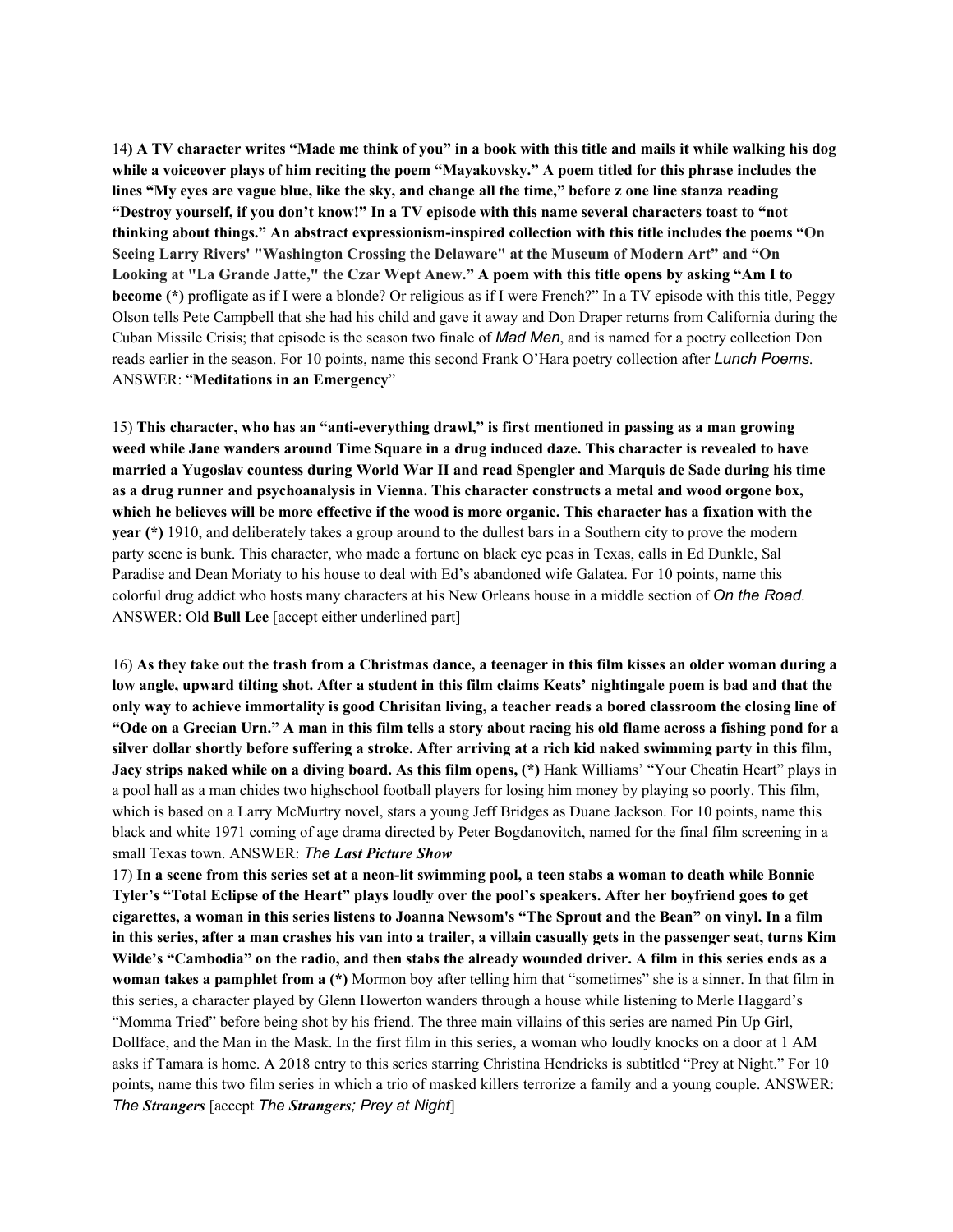18) A parody of this image featuring a man in an elmo suit and a topless woman appears on the cover of Beat Detectives' album Call it What You Want. A cringey LIFE magazine cover from 2005 features a first person **view of a flip phone used re-photographing this image under a headline about the "cameraphone revolution."** In Night of the Museum 2, Ben Stiller and Amy Adams enter a black and white world after entering a **reproduction of this image. A book by Lawrence Verria and George Galdorisi claims that (\*)** Greta Zimmer Freidman appears in this image. Edith Shain long claimed to be in this image, though that claim is usually ruled out by her height of 4 foot 10. Victor Jorgensen created an image very similar to this one, which was used as the basis of Stewed Johnson large sculpture *Unconditional Surrender*. A possible subject of this photograph has led to a reinterpretation of it as being emblematic of rape culture by claiming that its central action was non-consensual. For 10 points, name this photo by Alfred Eisenstadt showing a sailor and nurse kissing at the end of World War II. ANSWER: *V-J Day in Time Square* [accept answers mentioning a **kiss** in **Time Square** or on **V-J** Day]

19) Orgone theorist Wilhelm Reich used this term to refer to a type of "blue vesicles" he discovered in a series of 1930s eperiments, which he believed to be the building blocks of all life. An renowned 18th century **mathematical instrument maker with the first name Nicholas had this surname. A poet with this name wrote** about a man with a "cruel ,cruel wound in his thigh" in his "Lament for Adonis." A famously witty Cynic philosopher with this name is credited with the aphorisms "It is useless to tear our hair when we are in grief, since sorrow is not cured by baldness" and "Though boys throw stones at frogs in sport, the frogs do not die **in sport but in earnest." That philosopher with this name was from (\*)** Borysthenes. An object relations theorist with this surname largely pioneered the use of psychoanalytic theory on group dynamics with his book *Experiences in Groups*. This is the term for the bound state of two solitons. For 10 points, give this surname of the English psychoanalyst Wilfred, and of an ancient Greek lyric poet from Smyrna. ANSWER: **Bion**

20) Description acceptable until the end. A person going by the name Erictacular claims that the Swedish Chef from the muppets appears in this image obscured by what appear to be pinkish flowers. A video essay by **Solar Sands compares the uncanniness of this image to the collaborative works of musician The Caretaker and visual artist Ivan Seal. Twitter user @USA\_Comrade described this image as what H.P. Lovecraft meant "indescriptible shapes." This image, which was created with the website Artbreeder, features a strawberry** candy, a woman hiding her face, some Italian food, a deer, and several racks of jewelry in its un-edited state. **This image, which was first posted to Twitter by (\*)** @melip0ne allegedly supposedly simulates the perception of a person suffering an occipital lobe stroke, though this claim is disputed. Featuring a mishmash of amorous, gross looking shaes, for 10 points, name this viral image challenging the viewer to identify anything featured in the image.

ANSWER: "**Name one thing** in this photo" [accept any answer describing a photo or image in which the viewer is asked to **name** or **identify** anything in the image; accept any descriptions corresponding to the below image]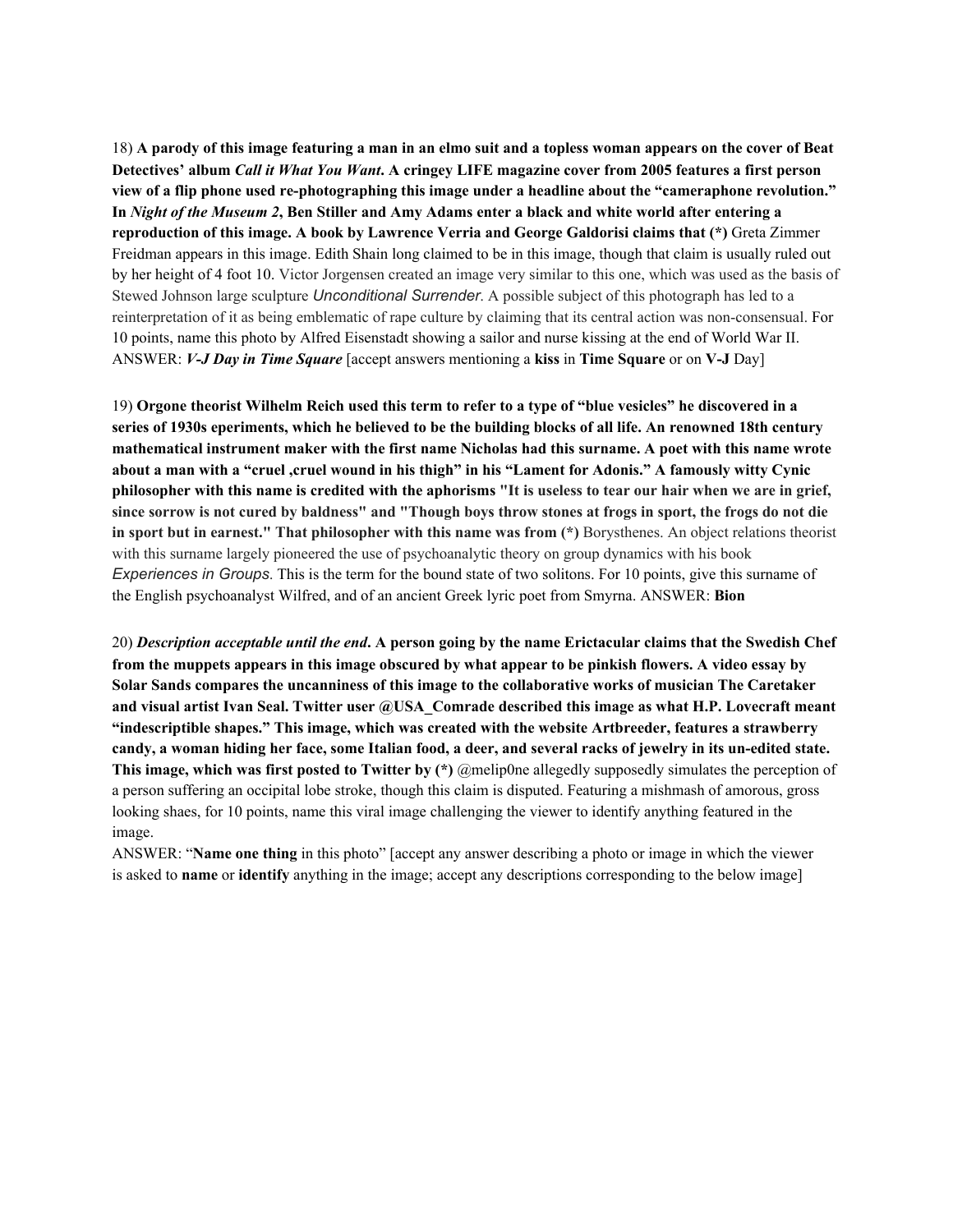21) A piece inspired by a work in this series premiered in January 2019 in LA with John Adams conducting and Angélique Kidjo acting as a soloist. The soundtrack album *Christiane F*. mostly draws from works in this **series and its immediate predecessor. An entry in this theory about a homeless wanderer features reversed** chords from its artist's older song "All the Young Dudes" on "Move On" and featured a minor hit with (\*) "Boy Keep Swinging." Philip Glass's symphonies 1,4, and 12 were based on works in this series. Its artist experimented with ambient with tracks like "Warszawa" and "Subterrainians" on the first entry in this series, while the album cover for the second album in this series was altered in the artwork to the later album *The Next Day*. Consisting of the albums *Lodger, Low,* and "*Heroes,"*for 10 points, name this trilogy of bleak albums by David Bowie named for a European capital. ANSWER: the **Berlin** Trilogy [prompt on answers like David Bowie albums until Bowie is mentioned]

22) A character in this novel is knocked down in an altercation concerning the latest serialization of *Dombey* and Son. In this novel, many partygoers comment on the bold choice of the protagonist's red dress, which she repeatedly insists is scarlet or rust colored. A character in this novel oddly grabs hold of the tongue of a horse while chatting with Mr. Raven, who insists this novel's central endeavour will fail because the certain objects "ought to be rare." The protagonist of this novel is haunted by the memory of a heron consuming an eel but is **more literally haunted by a cheeky poltergeist she called (\*)** "The Rapper." The protagonist of this novel purchases the rundown Old House to house the title establishment, the first in the fishing village of Harborough. Shortlisted for the 1978 Booker, this is, for 10 points, what Penelope Fitzgerald novel about Florence Green, a widow who starts the title store to bring a bit of culture to an otherwise provincial town? ANSWER: *The Bookshop* 25) A book titled for one of these places features a set of linked stories set during a Seattle Supersonics game and is the first book by Matthew McIntosh. While entering one of these places, a character remembers a prophecy about a half moon staying in the sky for days. In a novel, a baseball bat disappears for one of these places before it is later used to attack a mysterious man carrying a guitar case. After being stuck in one of **these places, a character eventually emerges with a strange blue mark on his face that matches one described by (\*)** Cinnamon Akasaka in a document about his veterinarian grandfather. A man purchases property containg a suicide house and one of these places, from which he enters an otherworldly hotel room where he talks to his missing wife Kumiko. After watching his companion get skinned alive by a Mongolian associate of Boris the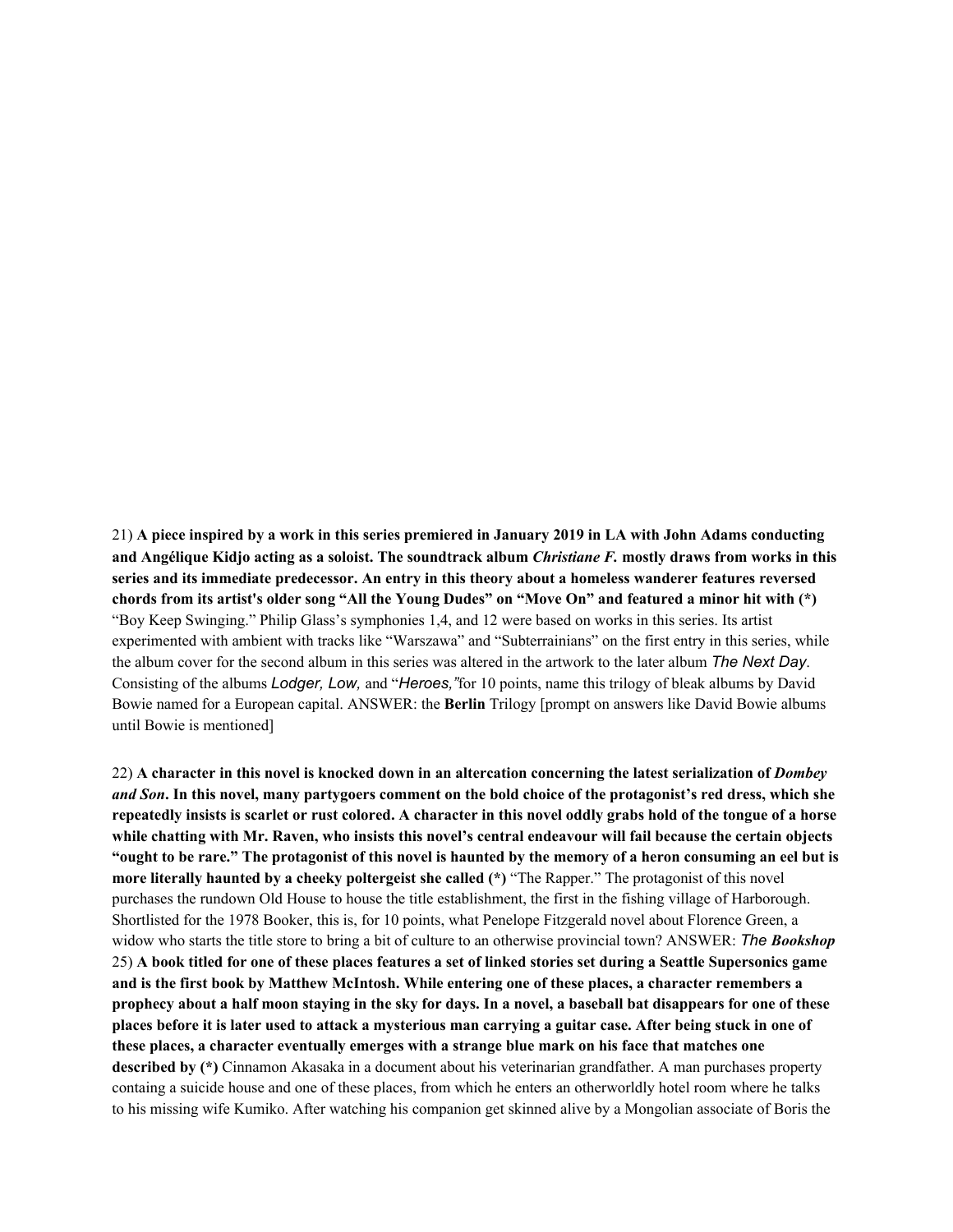Manskinner, a character gets led across the Manchurian desert and is trapped in one of these places. A recurring motif in *The Wind Up Bird Chronicle* is, for 10 points, what sort of dank and typically wet location? ANSWER: the bottom of a **well**

26) A Michigan synthpop band named for this sort of person released the album Wildlife Pop and is best known for the single "My Leather, My Fur, My Nails." A synth-heavy song titled for one of these people that contains the lyrics "now if you think I'm chasing the season / Like a van is some place to be" was inspired in part by a relationship with Jemima Kirke of Girls fame; that song titled for one of these people is the first **song on Alex Cameron's (\*)** *Miami Memory*. An Eminem song from *Music to be Murdered By* notes that one of these people "murdered my Chihuahua" and has a chorus exclaiming that the speaker "hates" one of these people. The opening of a 1987 horror film titled for one of these people begins with a man shaving and getting ready in the morning, only for him to walk downstairs, unperturbed by the bloody remains of his family. For 10 points, what non-uncle familial relation does Claudius have in relation to Hamlet, in virtue of marrying Gertrude? ANSWER: **stepdad** [or **stepfather**]

27) Description acceptable. Juan Sanchez Cotan may have inspired a work in this series showing a tiny rabbit on a window sill in front of a yellow desert landscape; that work is called "Wasteland." In another image in this series, a tiny karate man squares off against a large photo realistic hand in a wintery landscape. Two works in this series, "Aztec" and "Aztec2", are abstract landscapes based on out of bounds views of (\*) Counter Strike maps. Pixelated fire appears in several images from this series, including one that features a bust of Marcus Aurelius. The artist of this series created a viral Reddit sensation when he painted a portrait of another user's mother holding a painting of a bird, thus starting a chain of nested portraits of people holding portraits. Kristoffer Zetterstranded created this series, which is likely the most widely viewed series of paintings of all time because of the huge player base of the game in which they appear. For 10 points, name this series of paintings that appear in a hugely popular video game created by Notch. ANSWER: paintings for **Minecraft** [accept any answer indicating in game artworks from **Minecraft**; prompt on paintings by Kristoffer Zetterstranded until mentioned]

28) **The author of this book compares himself to founding father "Ben Franken [sic]" but admits to having** never read Poor Richard's Almanack because it mostly just lists the price of vinegar. An all caps passage in this book relates an anecdote about running over a mattress with a car. A misogynistic passage in this book notes that women can now achieve the title status by replacing instances of the word "penis" in this book with "vagina," because, as the author says "yo'ure beautiful, and such sweeties, and you earned it, Honey." This book lists Buzz Aldrin, the Ming Dynasty, Jeff Boss, Jesus Christ and everyone who has ever tried Heroin as examples of "Famous People in History Who Have Tried to Do Something." This book opens with **a long, purple cursive script dedication to SuperPretzel. This book offers 28 steps to becoming an online content creator, including TRYING, GAMEPLAN, ORAL POWER, and TAX EVASION. (\*)** For 10 points, name this strange self help e-book released by Twitter user dril two days ago. ANSWER: *The Get Rich and Become God Method*

29) In 2009, prices of Singer sewing machines skyrocketed in Saudi Arabia after it was rumored that they **contained small amounts of this thing, which some claimed could be used to summon djinn. Theories about this substance were promulgated by the autobiography of Samuel Cohen, father of the neutron bomb. A New York Times article called "The Doomsday Scam" documents how a Syrain named Abu Omar tried to sell some of this substance to (\*)** ISIS. A report by the NTI claims that the name for this substance was just a codeword used to refer to Lithium-6, while a report on the Black Market trade of this substance by Lawrence Livermore National Lab claims that it might have been an invention of the KGB to set up sting operations for terrorist organizations. Though details about the function of this substance are nebulous, some claim it can be used to enrich Uranium at increased rates. For 10 points, name this fictional substance that appears in many conspiracy